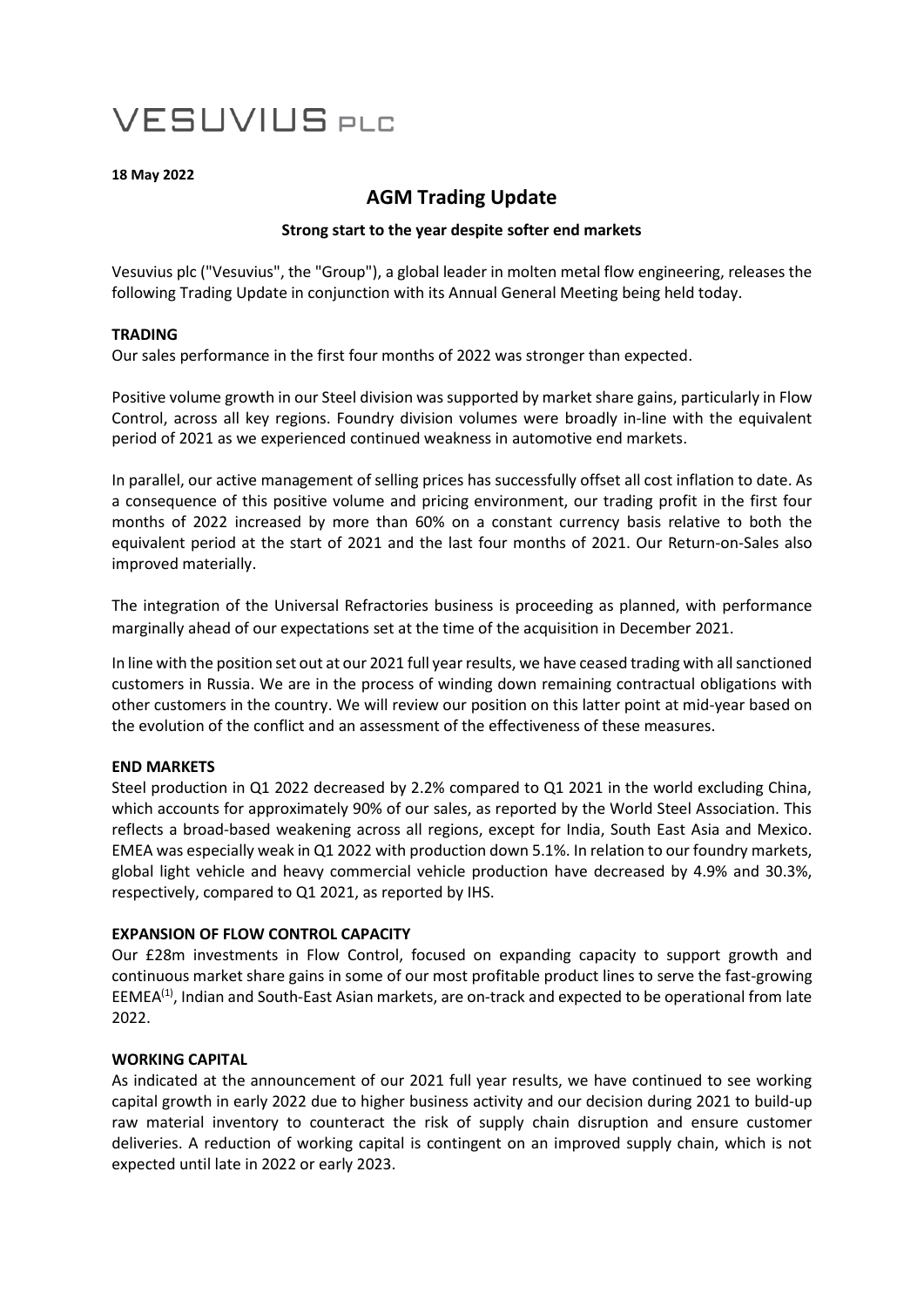#### **FINANCIAL POSITION**

Our balance sheet remains strong and as a result of the robust performance in the first four months of the year we expect leverage at the half-year to remain largely unchanged versus year-end 2021, despite the impact on net debt from increased working capital. We expect leverage to decline in the second half of the year.

#### **FOREIGN EXCHANGE**

The implied impact on our expected 2022 results of average Q1 2022 exchange rates, when compared to average 2021 FX rates, is a tailwind of 1.5% on our expected 2022 Trading Profit.

#### **OUTLOOK**

The global macro-economic outlook has weakened since the start of the year due to geo-political uncertainty, Covid-related restrictions in China and the prospect of increasing interest rates to combat inflation. The latest World Steel Association forecasts for steel production growth in the world excluding China have been lowered to 0.7% from 4.7%. A similar downward revision has been made by IHS to automotive and heavy vehicle production forecasts which have been lowered to +4.4% and -8.4% from 9.0% and -4.8%, respectively.

However, despite this weakening economic environment, our expectations for the Group performance for the full year remain unchanged given the strong start to the year and our proven ability to actively manage cost pass through with pricing.

(1) Eastern Europe, Middle-East and Africa.

#### **CONFERENCE CALL**

Patrick André (Chief Executive) and Guy Young (Chief Financial Officer) will be hosting a conference call for analysts and investors at 09:00 (UK time) today (18 May).

To participate, please register at least 30 minutes prior to the start of the call by logging on to: [https://cossprereg.btci.com/prereg/key.process?key=PTWJR8PAN](https://nam02.safelinks.protection.outlook.com/?url=https%3A%2F%2Fcossprereg.btci.com%2Fprereg%2Fkey.process%3Fkey%3DPTWJR8PAN&data=05%7C01%7Ceuan.drysdale%40vesuvius.com%7C0f961073e3e54701adae08da374b89fb%7C9316d1d247f84c56924f2ccb9bde9ac9%7C0%7C0%7C637883094958404887%7CUnknown%7CTWFpbGZsb3d8eyJWIjoiMC4wLjAwMDAiLCJQIjoiV2luMzIiLCJBTiI6Ik1haWwiLCJXVCI6Mn0%3D%7C3000%7C%7C%7C&sdata=5RR5e5l286KwDrbJH2zTtWsWGwd17bm9TDgeXAB8hO0%3D&reserved=0)

A replay of the call will be available approximately one hour after the event for two weeks on the following number:

**Replay:** UK Freephone: 0800 032 9687 UK Direct: 0207 136 9233 Replay Global Access URL: <http://www.conferencingsupport.com/globalaccess/?bid=00&itfn=1&ddi=1&ref> Passcode: 46400226

| For further information, please contact:<br>Shareholder/analyst |                                                                                                                        |                                                                      |
|-----------------------------------------------------------------|------------------------------------------------------------------------------------------------------------------------|----------------------------------------------------------------------|
| enquiries:                                                      |                                                                                                                        |                                                                      |
| Vesuvius plc                                                    | Patrick André, Chief Executive<br>Guy Young, Chief Financial Officer<br>Euan Drysdale, Group Head of Corporate Finance | +44 (0) 207 822 0000<br>+44 (0) 207 822 0000<br>+44 (0) 7584 641 315 |
| <b>Media enquiries:</b><br><b>MHP Communications</b>            | Andrew Jaques/ Rachel Farrington/Peter Lambie                                                                          | +44 (0) 203 128 8570                                                 |